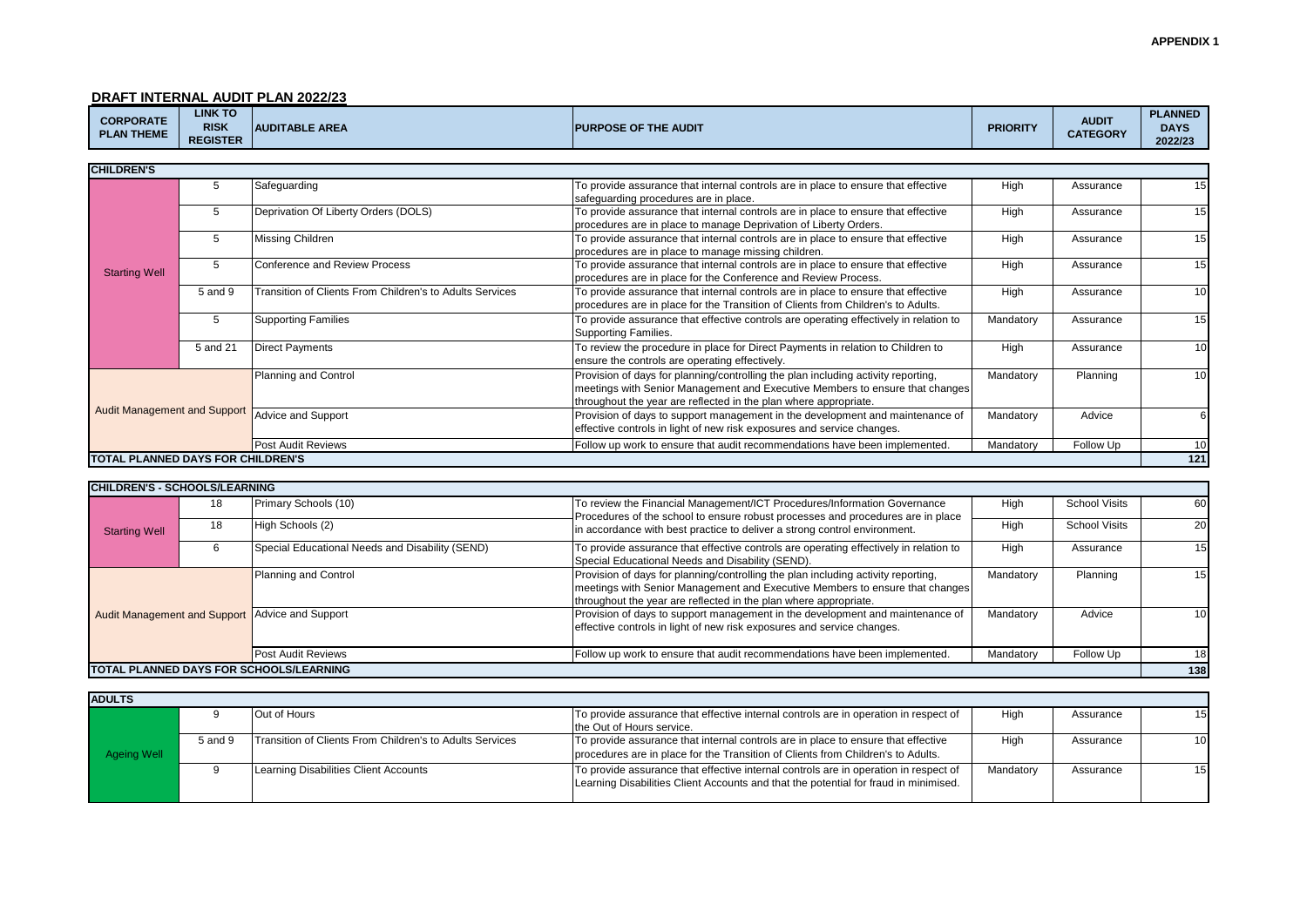#### **APPENDIX 1**

**22**

# **DRAFT INTERNAL AUDIT PLAN 2022/23**

**TOTAL PLANNED DAYS FOR POPULATION HEALTH**

| <b>CORPORATE</b><br><b>PLAN THEME</b> | <b>LINK TO</b><br><b>RISK</b><br><b>REGISTER</b> | <b>AUDITABLE AREA</b>                            | <b>PURPOSE OF THE AUDIT</b>                                                                                                                                                                                                           | <b>PRIORITY</b> | <b>AUDIT</b><br><b>CATEGORY</b> | <b>PLANNED</b><br><b>DAYS</b><br>2022/23 |
|---------------------------------------|--------------------------------------------------|--------------------------------------------------|---------------------------------------------------------------------------------------------------------------------------------------------------------------------------------------------------------------------------------------|-----------------|---------------------------------|------------------------------------------|
|                                       |                                                  |                                                  |                                                                                                                                                                                                                                       |                 |                                 |                                          |
| <b>Ageing Well</b>                    | 9                                                | Greater Manchester Care Record - System Sign Off | To provide assurance that the systems in place to transfer data into the GM Care<br>Record are robust, secure and in accordance with the DPIA and Data Sharing<br>Agreement.                                                          | Mandatory       | Assurance                       |                                          |
|                                       | 9 and 21                                         | <b>Direct Payments</b>                           | To review the procedure in place for Direct Payments in relation to Adults to ensure<br>the controls are operating effectively.                                                                                                       | High            | Assurance                       | 10                                       |
|                                       |                                                  | Planning and Control                             | Provision of days for planning/controlling the plan including activity reporting,<br>meetings with Senior Management and Executive Members to ensure that changes<br>throughout the year are reflected in the plan where appropriate. | Mandatory       | Planning                        |                                          |
|                                       |                                                  | Audit Management and Support Advice and Support  | Provision of days to support management in the development and maintenance of<br>effective controls in light of new risk exposures and service changes.                                                                               | Mandatory       | Advice                          |                                          |
|                                       |                                                  | Post Audit Reviews                               | Follow up work to ensure that audit recommendations have been implemented.                                                                                                                                                            | Mandatory       | Follow Up                       | 14                                       |
| <b>TOTAL PLANNED DAYS FOR ADULTS</b>  |                                                  |                                                  |                                                                                                                                                                                                                                       |                 |                                 | 80                                       |
|                                       |                                                  |                                                  |                                                                                                                                                                                                                                       |                 |                                 |                                          |
| <b>POPULATION HEALTH</b>              |                                                  |                                                  |                                                                                                                                                                                                                                       |                 |                                 |                                          |
| Living Well                           | 8                                                | <b>Health Protection</b>                         | To provide assurance that effective controls are in place in relation to Health<br>Protection.                                                                                                                                        | High            | Contract                        | 15                                       |
|                                       |                                                  | Planning and Control                             | Provision of days for planning/controlling the plan including activity reporting,<br>meetings with Senior Management and Executive Members to ensure that changes<br>throughout the year are reflected in the plan where appropriate. | Mandatory       | Planning                        |                                          |
| <b>Audit Management and Support</b>   |                                                  | Advice and Support                               | Provision of days to support management in the development and maintenance of<br>effective controls in light of new risk exposures and service changes.                                                                               | Mandatory       | Advice                          |                                          |
|                                       |                                                  | Post Audit Reviews                               | Follow up work to ensure that audit recommendations have been implemented.                                                                                                                                                            | Mandatory       | Follow Up                       |                                          |

| <b>PLACE</b>                        |                |                                                        |                                                                                                                                                                                                                                       |           |                       |                 |
|-------------------------------------|----------------|--------------------------------------------------------|---------------------------------------------------------------------------------------------------------------------------------------------------------------------------------------------------------------------------------------|-----------|-----------------------|-----------------|
|                                     |                | <b>Estate Management</b>                               | To provide assurance that effective controls are in place in respect of Estate<br>Management.                                                                                                                                         | High      | Assurance             | 15              |
|                                     | 12             | Monitoring Of The Facilities Management Contract       | To provide assurance that effective controls are in place in respect of monitoring of<br>the Facilities Management Contract.                                                                                                          | High      | Contract              | 15 <sup>1</sup> |
|                                     | 17 and 20      | <b>Development Projects</b>                            | To provide assurance that effective controls are in place in respect of delivering<br>and monitoring Development Projects.                                                                                                            | High      | Contract              | 15 <sup>1</sup> |
| <b>Great Place</b>                  | 12             | Godley Green Capital Project                           | To provide assurance that effective controls are in place in respect of the Godley<br>Green Project.                                                                                                                                  | High      | Contract              | 15 <sup>1</sup> |
| Inclusive Growth                    | 20             | <b>Building Control</b>                                | To provide assurance that effective controls are in place in respect of building<br>control.                                                                                                                                          | High      | Assurance             | 15 <sup>1</sup> |
|                                     | 21             | Post Payment Assurance - Discretionary Business Grants | Assurance work to confirm that payments have been made in accordance with the<br>defined scheme.                                                                                                                                      | Mandatory | Assurance             |                 |
|                                     |                | <b>Hattersley Collaboration Agreement</b>              | To undertake an audit of the Final Accounts.                                                                                                                                                                                          | Mandatory | Certification         | 61              |
|                                     |                | Local Authority Bus Subsidy Grant                      | Certification to confirm that expenditure has been incurred in accordance with the<br>grant conditions.                                                                                                                               | Mandatory | Certification<br>Work |                 |
|                                     |                | <b>Health and Safety</b>                               | To provide assurance that effective controls are in place in respect of the Health<br>and Safety Unit.                                                                                                                                | High      | Assurance             | 15              |
| <b>Living Well</b>                  | $\overline{2}$ | Transport Transys - System Sign Off                    | To provide assurance that effective controls are in place in respect of the new<br>Transport System (Transys) relating to Home to School/Adult Clients Transport.                                                                     | Mandatory | Assurance             | 61              |
|                                     | $\overline{2}$ | Welfare Rights - System Sign Off                       | To provide assurance that the new system is robust and fit for purpose.                                                                                                                                                               | Mandatory | Assurance             | 61              |
| <b>Audit Management and Support</b> |                | Planning and Control                                   | Provision of days for planning/controlling the plan including activity reporting,<br>meetings with Senior Management and Executive Members to ensure that changes<br>throughout the year are reflected in the plan where appropriate. | Mandatory | Planning              | 10 <sup>1</sup> |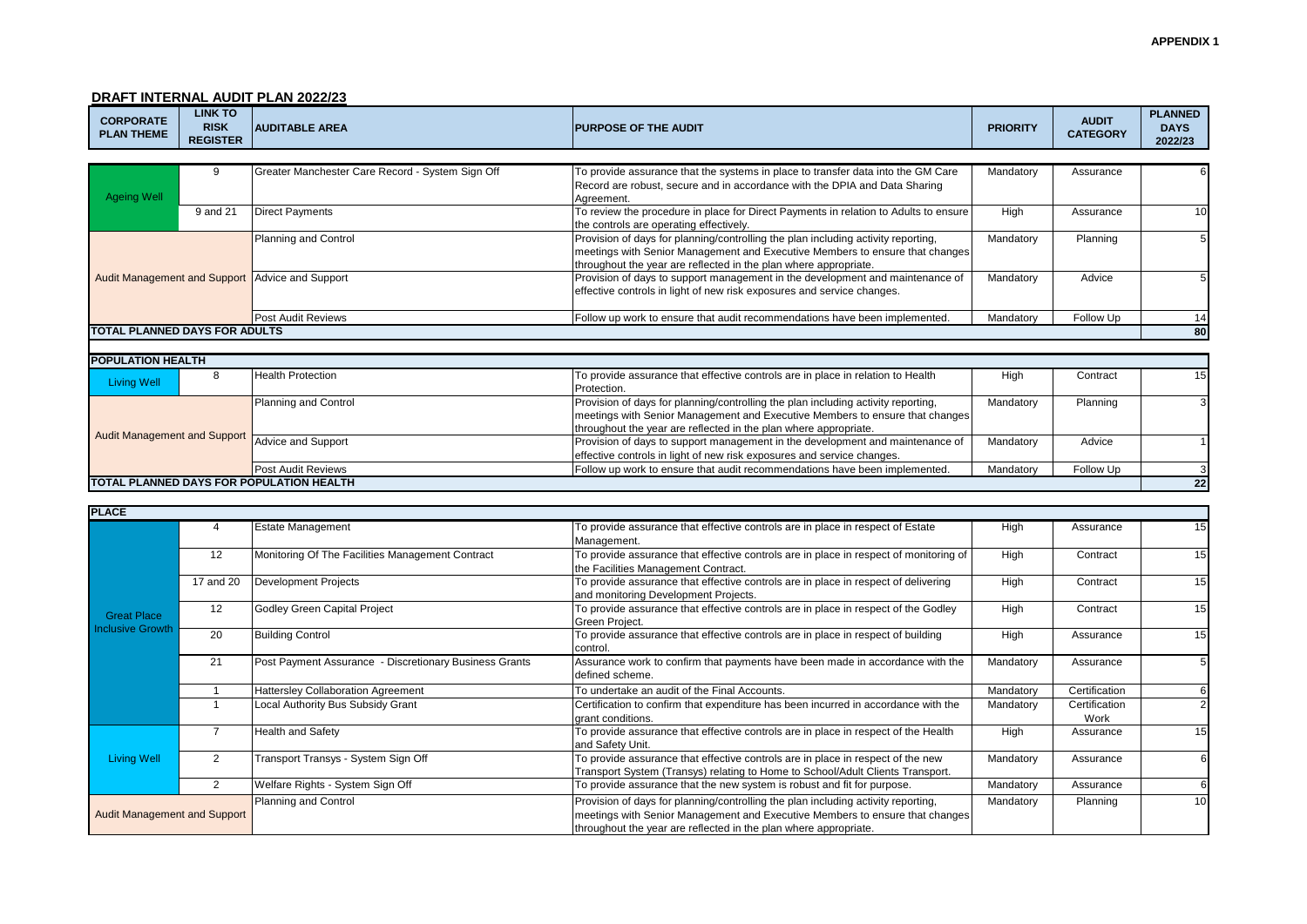#### **APPENDIX 1**

# **DRAFT INTERNAL AUDIT PLAN 2022/23**

| <b>CORPORATE</b><br><b>PLAN THEME</b> | <b>LINK TO</b><br><b>RISK</b><br><b>REGISTER</b> | <b>AUDITABLE AREA</b> | <b>IPURPOSE OF THE AUDIT</b>                                                    | <b>PRIORITY</b> | <b>AUDIT</b><br><b>CATEGORY</b> | <b>PLANNED</b><br><b>DAYS</b><br>2022/23 |
|---------------------------------------|--------------------------------------------------|-----------------------|---------------------------------------------------------------------------------|-----------------|---------------------------------|------------------------------------------|
|                                       |                                                  |                       |                                                                                 |                 |                                 |                                          |
|                                       |                                                  | Advice and Support    | I Provision of days to support management in the development and maintenance of | Mandatory       | Advice                          | 10 <sup>1</sup>                          |

| <b>TOTAL PLANNED DAYS FOR PLACE</b> |                                     |                           |                                                                               |           |                  |     |
|-------------------------------------|-------------------------------------|---------------------------|-------------------------------------------------------------------------------|-----------|------------------|-----|
|                                     |                                     | <b>Post Audit Reviews</b> | I Follow up work to ensure that audit recommendations have been implemented.  | Mandatory | <b>Follow Up</b> |     |
|                                     | <b>Audit Management and Support</b> |                           | effective controls in light of new risk exposures and service changes.        |           |                  |     |
|                                     |                                     | Advice and Support        | Provision of days to support management in the development and maintenance of | Mandatory | Advice           | 101 |

| <b>GOVERNANCE</b>                                    |                         |                                                              |                                                                                                                                                                                                                                       |           |                          |                  |
|------------------------------------------------------|-------------------------|--------------------------------------------------------------|---------------------------------------------------------------------------------------------------------------------------------------------------------------------------------------------------------------------------------------|-----------|--------------------------|------------------|
|                                                      |                         | <b>Review of Payroll Payments</b>                            | To undertake assurance checks on the integrity, completeness and accuracy of<br>Payroll Payments (20% above contractual Pay).                                                                                                         | High      | Assurance                | 15               |
|                                                      |                         | Support to the Transformation Team                           | To provide support to the Transformation Team as and when requested.                                                                                                                                                                  | High      | Assurance                | 20               |
| Corporate<br>Support and<br><b>Enabling Services</b> | $\mathbf{1}$            | <b>Debtors</b>                                               | To provide assurance that effective controls are operating effectively in relation to<br>the Debtors System.                                                                                                                          | Mandatory | <b>Financial Control</b> | 15               |
|                                                      |                         | <b>Housing Benefits</b>                                      | To provide assurance that effective controls are operating effectively in relation to<br>the Housing Benefits System.                                                                                                                 | Mandatory | <b>Financial Contro</b>  | 20               |
|                                                      | $\overline{1}$          | <b>NNDR</b>                                                  | To provide assurance that effective controls are operating effectively in relation to<br>the NNDR Tax System.                                                                                                                         | Mandatory | <b>Financial Control</b> | 15               |
|                                                      | $\overline{1}$          | Teachers Pensions Monthly Contributions Reconciliation (MCR) | To undertake assurance checks on the integrity, completeness and accuracy of the<br>data.                                                                                                                                             | Mandatory | Assurance                |                  |
|                                                      | 2 and 23                | <b>ITRENT Self Service</b>                                   | To ensure that appropriate procedures have been followed prior to implementation<br>and that the system is fit for purpose and secure.                                                                                                | Mandatory | Assurance                | 10               |
|                                                      | 2 and 23                | Agresso Upgrade                                              | To provide assurance that the upgrades to the system are robust and fit for<br>purpose.                                                                                                                                               | Mandatory | Assurance                | 10               |
|                                                      | $\overline{\mathbf{1}}$ | Registrars Financial Audit                                   | An allocation is included in the Plan each year to review the records and income in<br>respect of individual Registrars, on cyclical basis.                                                                                           | Mandatory | Assurance                | 5                |
|                                                      |                         | Members Allowances - Publication                             | To provide data assurance in relation to the publication of members allowances.                                                                                                                                                       | Mandatory | Assurance                |                  |
|                                                      |                         | Greater Jobs/ATS                                             | To provide assurance that the new system is robust and fit for purpose.                                                                                                                                                               | Mandatory | Assurance                | $\overline{2}$   |
|                                                      |                         | <b>Duplicate Payment Exercise</b>                            | To work with the service to identify potential duplicate payments for investigation.                                                                                                                                                  | Mandatory | Assurance                | 3                |
|                                                      |                         | Car Allowances Annual Review                                 | To provide data assurance in relation to Car Allowances                                                                                                                                                                               | Mandatory | Assurance                | $\overline{2}$   |
|                                                      | 21                      | Post Payment Assurance - Business Grants                     | Assurance work to confirm that payments have been made in accordance with the<br>defined scheme.                                                                                                                                      | Mandatory | Assurance                | 5                |
|                                                      |                         | Planning and Control                                         | Provision of days for planning/controlling the plan including activity reporting,<br>meetings with Senior Management and Executive Members to ensure that changes<br>throughout the year are reflected in the plan where appropriate. | Mandatory | Planning                 | 15               |
|                                                      |                         | Audit Management and Support Advice and Support              | Provision of days to support management in the development and maintenance of<br>effective controls in light of new risk exposures and service changes.                                                                               | Mandatory | Advice                   | 23               |
|                                                      |                         | <b>Post Audit Reviews</b>                                    | Follow up work to ensure that audit recommendations have been implemented.                                                                                                                                                            | Mandatory | Follow Up                | 9                |
| <b>TOTAL PLANNED DAYS FOR GOVERNANCE</b>             |                         |                                                              |                                                                                                                                                                                                                                       |           |                          | $\overline{172}$ |

| <b>IFINANCE AND DIGITAL</b>                          |          |                                    |                                                                                 |      |           |    |
|------------------------------------------------------|----------|------------------------------------|---------------------------------------------------------------------------------|------|-----------|----|
|                                                      |          | Information Governance             | A review of the arrangements in place in respect of Information Governance, to  | High | Assurance | 15 |
| Corporate<br>Support and<br><b>Enabling Services</b> |          |                                    | ensure compliance with UK GDPR and the Data Protection Act 2018.                |      |           |    |
|                                                      | 2 and 23 | Network Management (Salford)       | This audit will examine the management of the network and the security measures | High | Computer  |    |
|                                                      |          |                                    | in place to safeguard the Council's systems and information assets.             |      |           |    |
|                                                      | 2 and 23 | Vulnerability Management (Salford) | This audit will examine the management of system in place to ensure that the    | High | Computer  |    |
|                                                      |          |                                    | network is not vulnerable to cyber threats.                                     |      |           |    |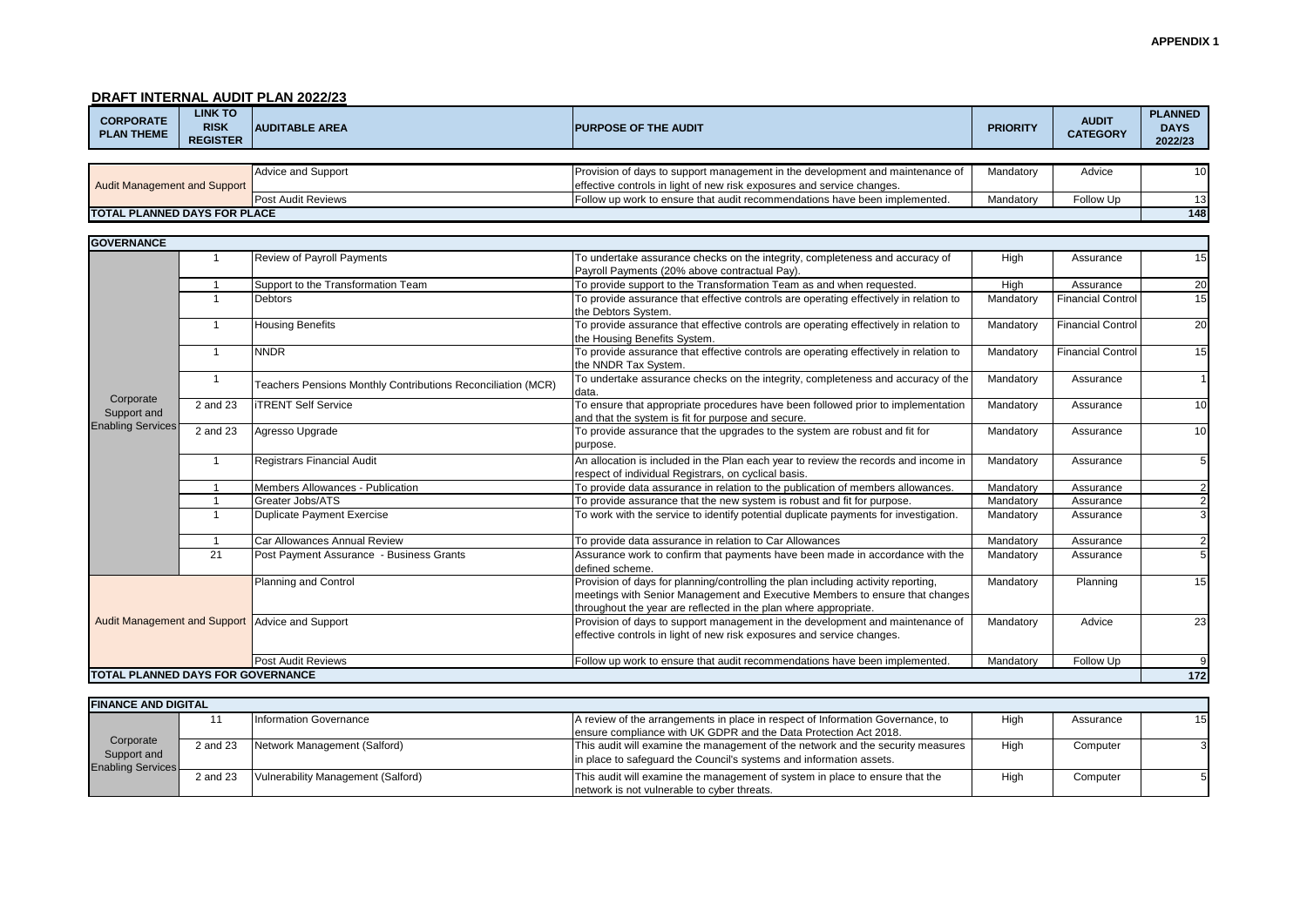# **DRAFT INTERNAL AUDIT PLAN 2022/23**

| <b>CORPORATE</b><br><b>PLAN THEME</b>   | <b>LINK TO</b><br><b>RISK</b><br><b>REGISTER</b> | <b>AUDITABLE AREA</b>                                   | <b>PURPOSE OF THE AUDIT</b>                                                                                                                                                                                                           | <b>PRIORITY</b> | <b>AUDIT</b><br><b>CATEGORY</b> | <b>PLANNED</b><br><b>DAYS</b><br>2022/23 |
|-----------------------------------------|--------------------------------------------------|---------------------------------------------------------|---------------------------------------------------------------------------------------------------------------------------------------------------------------------------------------------------------------------------------------|-----------------|---------------------------------|------------------------------------------|
|                                         |                                                  |                                                         |                                                                                                                                                                                                                                       |                 |                                 |                                          |
|                                         | 2 and 23                                         | ICT Business Continuity and Disaster Recovery (Salford) | To provide assurance that the plans in place are robust and that the contingencies<br>included are effective to enable the Council to continue to deliver services in the<br>event of an IT incident.                                 | High            | Computer                        |                                          |
|                                         | 2 and 23                                         | Payment Security PCI DSS (Salford)                      | To provide assurance that the Payment Security PCI DSS system and processes<br>are compliant with best practice and are robust and fit for purpose.                                                                                   | High            | Computer                        | 8                                        |
|                                         | 2 and 23                                         | Request/Incident Management (Salford)                   | To provide assurance that internal controls are operating effectively in relation to IT<br>Services Request and Incident Management.                                                                                                  | High            | Computer                        | 10                                       |
| Corporate                               | 2 and 23                                         | Software Licence Management (Salford)                   | This audit will examine the system and controls in place to ensure that software<br>licences are managed effectively.                                                                                                                 | High            | Computer                        | 10                                       |
| Support and<br><b>Enabling Services</b> |                                                  | <b>Bank Reconciliation Procedures</b>                   | To provide assurance that internal controls are operating effectively in relation to<br>the VAT processes in place.                                                                                                                   | Mandatory       | <b>Financial Control</b>        | 10                                       |
|                                         |                                                  | New BACS System - System Sign Off                       | To provide assurance that internal controls are operating effectively in relation to<br>the Bank Reconciliation processes in place.                                                                                                   | Mandatory       | <b>Financial Control</b>        | 6                                        |
|                                         |                                                  | <b>VAT</b>                                              | To provide assurance that internal controls are operating effectively in relation to<br>the VAT processes in place.                                                                                                                   | Mandatory       | <b>Financial Control</b>        | 15                                       |
|                                         |                                                  | Monitoring of Capital Programme                         | To provide assurance that controls are operating effectively in relation to the<br>Monitoring of the Capital Programme.                                                                                                               | Mandatory       | <b>Financial Control</b>        | 15                                       |
|                                         |                                                  | George Byron Trust Audit of Accounts                    | To provide assurance that the accounts presented are in accordance with the<br>supporting information provided.                                                                                                                       | Mandatory       | Assurance                       |                                          |
|                                         |                                                  | Planning and Control                                    | Provision of days for planning/controlling the plan including activity reporting,<br>meetings with Senior Management and Executive Members to ensure that changes<br>throughout the year are reflected in the plan where appropriate. | Mandatory       | Planning                        | 12                                       |
| <b>Audit Management and Support</b>     |                                                  | Advice and Support                                      | Provision of days to support management in the development and maintenance of<br>effective controls in light of new risk exposures and service changes.                                                                               | Mandatory       | Advice                          | 11                                       |
|                                         |                                                  | <b>Post Audit Reviews</b>                               | Follow up work to ensure that audit recommendations have been implemented.                                                                                                                                                            | Mandatory       | Follow Up                       | 16                                       |
|                                         |                                                  | TOTAL PLANNED DAYS FOR FINANCE AND DIGITAL              |                                                                                                                                                                                                                                       |                 |                                 | 148                                      |

| <b>GREATER MANCHESTER PENSION FUND</b>               |            |                                                                                      |                                                                                                                                                                                                                |      |                          |                 |
|------------------------------------------------------|------------|--------------------------------------------------------------------------------------|----------------------------------------------------------------------------------------------------------------------------------------------------------------------------------------------------------------|------|--------------------------|-----------------|
|                                                      |            | PF Funding 3 Property Management Contracts                                           | To ensure that officers of the Pension Fund are monitoring the<br>performance/compliance by the third party property management company (the<br>contractor) in relation to the Property Management Contract.   | High | Assurance                | 15              |
|                                                      |            | PF Funding 4 Conveyancing Function                                                   | To review the procedures in place in respect of the conveyancing function within<br>the Legal team to ensure the controls are operating effectively.                                                           | High | Assurance                | 15              |
|                                                      |            | PF Funding 3 Capital Call Execution Service - Custodian/Local<br>Investments/Agresso | To review the controls in place between the Fund and the Custodian in relation to<br>draw down of funds for local investments                                                                                  | High | Assurance                | 15              |
| Corporate<br>Support and<br><b>Enabling Services</b> |            | PF Funding 3 Fund Manager - UBS                                                      | To review the procedures in place in respect of the selected Fund Manager to<br>ensure the controls are operating effectively.                                                                                 | High | Assurance                | 15              |
|                                                      |            | PF Funding 1 Northern LGPS                                                           | An allocation to carry out a joint piece of audit work with the other audit teams that<br>form part of the NLGPS to give assurance that the areas within the pooling<br>arrangement are operating effectively. | High | Assurance                | 15              |
|                                                      | PF Admin 9 | Pension Benefits Payable                                                             | To ensure that there are adequate controls in place in the administration of benefits<br>payable processed by the Pension Fund.                                                                                | High | <b>Financial Control</b> | 15              |
|                                                      |            | PF Admin 12   Deferred Pensions                                                      | To ensure that there are adequate controls in place in the administration of<br>deferred pensions processed by the Pension Fund.                                                                               | High | <b>Financial Control</b> | 15              |
|                                                      |            | PF Admin 9 Altair - Admin to Payroll further upgrade                                 | The Payroll module of Altair is being upgraded and Internal Audit have been asked<br>to perform some data assurance checks prior to the new upgrade going live.                                                | High | Assurance                | 10 <sup>1</sup> |